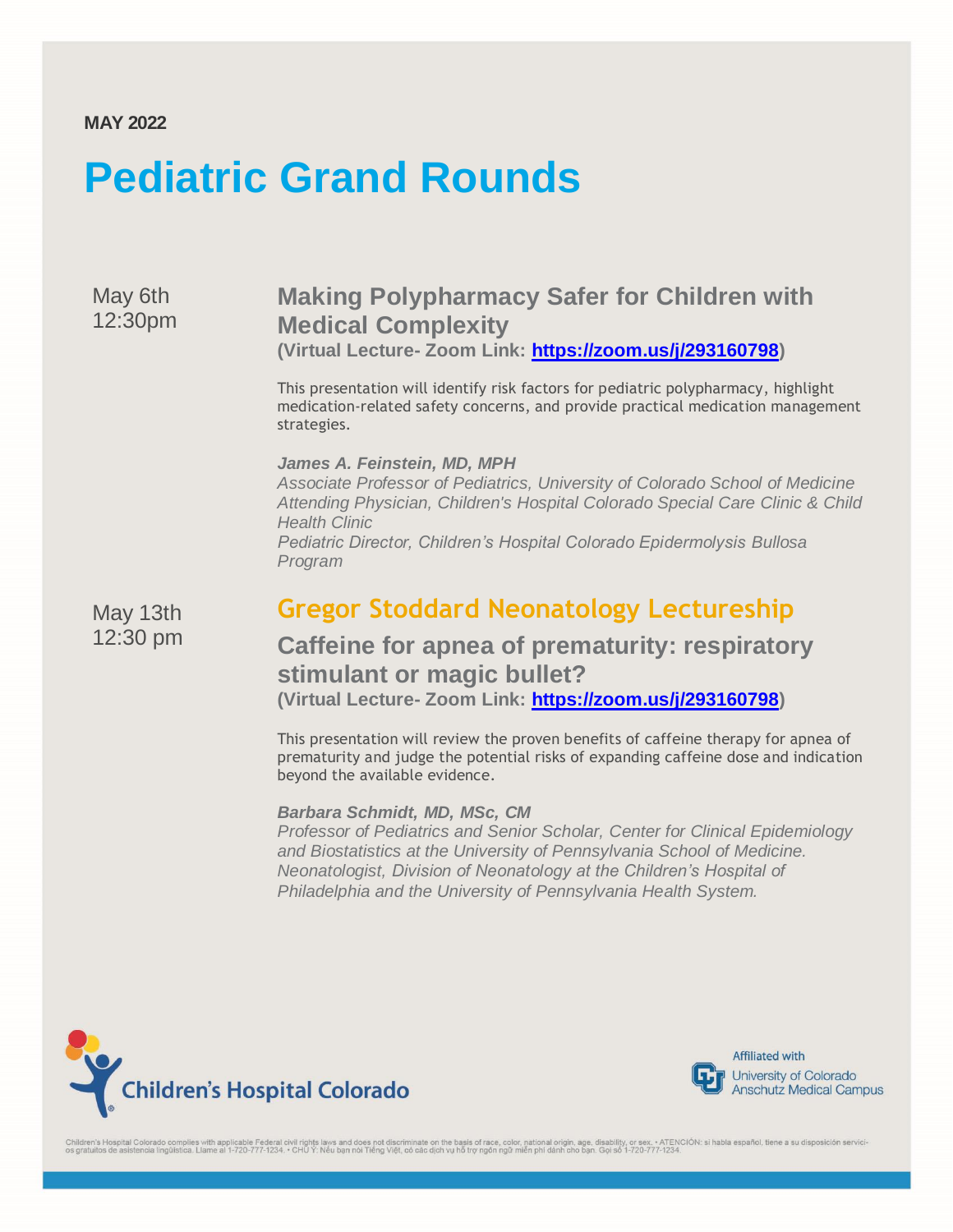### **Erin Stenson, MD**

May 20th 12:30pm

**(Virtual Lecture- Zoom Link: [https://zoom.us/j/293160798\)](https://zoom.us/j/293160798)**

Program details TBA

*Erin Stenson, MD Assistant Professor, Pediatrics-Critical Care Medicine* 

# June 2022 At-a-Glance

June 3rd 12:30pm

# **Resident Research Day**

\*No CME

*Kate Ackerman, MD, MBA Professor of Pediatrics, University of Rochester Senior Vice Chair of Innovation and Integration Director of Pediatric Sedation, Golisano Children's Hospital*

June 10th 12:30pm

## **Taru Hays Lectureship**

*Wilbur A. Lam, MD, PhD Professor and W. Paul Bowers Research Chair Department of Pediatrics Wallace H. Coulter Department of Biomedical Engineering Aflac Cancer and Blood Disorders Center of Children's Healthcare of Atlanta Chief Innovation Officer, Pediatric Technology Center Emory University and Georgia Institute of Technology*

June 17th 12:30pm

### **Spring Poster Session** \*No CME

**Children's Hospital Colorado** 



**Affiliated with** University of Colorado **Anschutz Medical Campus** 

Children's Hospital Colorado complies with applicable Federal civil rights laws and does not discriminate on the basis of race, color, national origin, age, disability, or sex. • ATENCIÓN: si habla español, tiene a su disp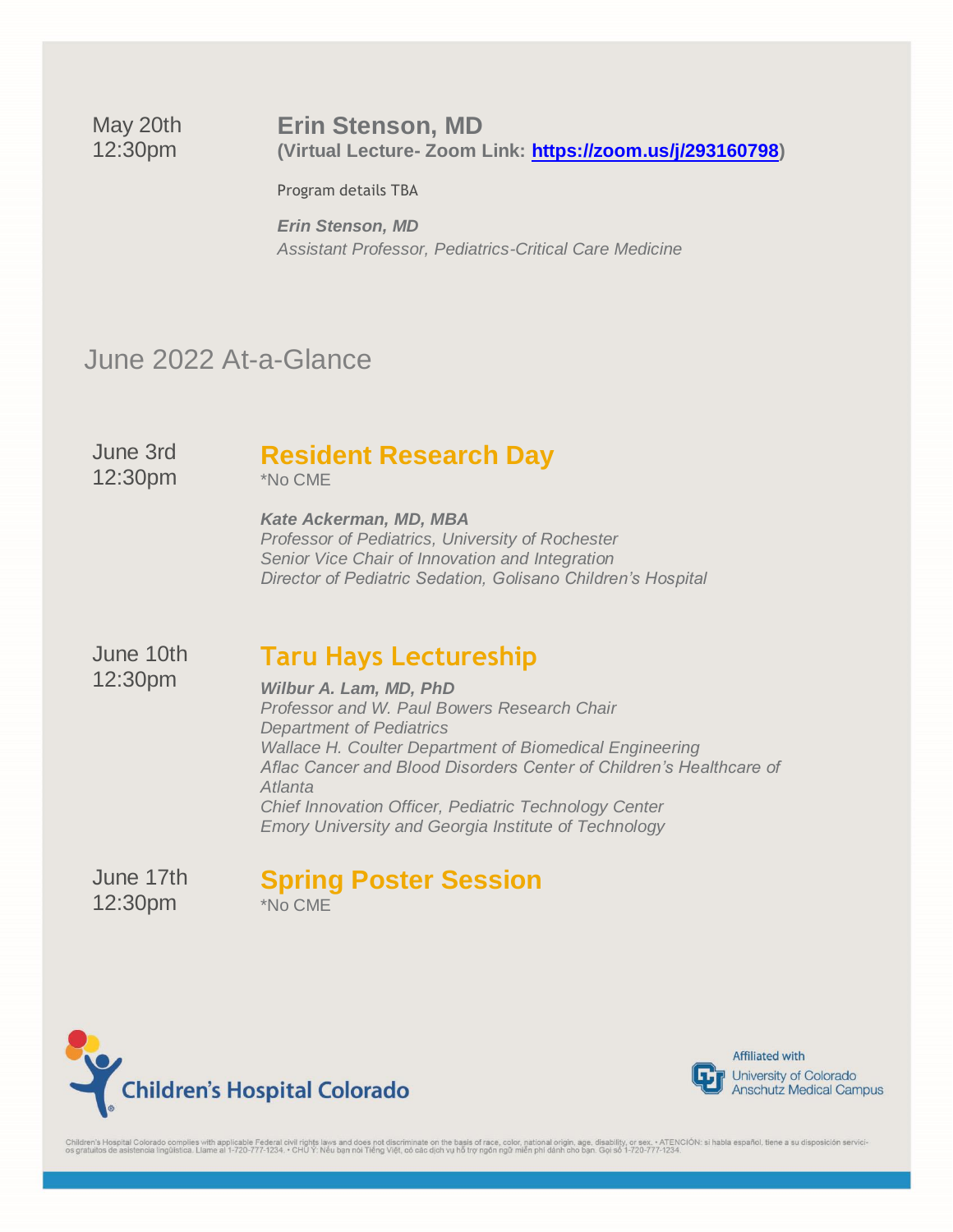#### **Target Audience**

Healthcare professionals who care for children including community and hospital-based physicians, physician assistants, RNs, allied healthcare providers, residents, fellows, and medical students.

### **Continuing Medical Education (CME) Credit:**

Children's Hospital Colorado is accredited by the Accreditation Council for Continuing Medical Education to provide continuing medical education for physicians.

Children's Hospital Colorado designates this live activity for a maximum of 1.0 *AMA PRA Category 1 Credit(s)*™. Physicians should only claim credit commensurate with the extent of their participation in the activity.

### **DISCLOSURE STATEMENT**

It is the policy of Children's Hospital Colorado that all persons in a position to control content must disclose real or apparent conflicts of interest relating to the topics of this educational activity, and also disclose discussions of unlabeled/unapproved uses of drugs or devices during their presentation(s). Children's Colorado has established policies in place that will identify and mitigate all conflicts of interest prior to the educational activity. Detailed disclosure will be provided to the learner's prior to.

**Video Conference** Conferencing Help Line: 720-777-1823.

**Location** Pediatric Grand Rounds will be hosted virtually until further notice.

Internal Access Only – View past Pediatric Grand Rounds presentations online, [https://childrenscolorado.sharepoint.com/sites/dept/CME/Pages/PediatricGrandRoundsVid](https://childrenscolorado.sharepoint.com/sites/dept/CME/Pages/PediatricGrandRoundsVideos2021.aspx) [eos2021.aspx](https://childrenscolorado.sharepoint.com/sites/dept/CME/Pages/PediatricGrandRoundsVideos2021.aspx)





**Affiliated with** University of Colorado **Anschutz Medical Campus** 

Children's Hospital Colorado complies with applicable Federal civil rights laws and does not discriminate on the basis of race, color, national origin, age, disability, or sex. • ATENCIÓN: si habla español, tiene a su dis